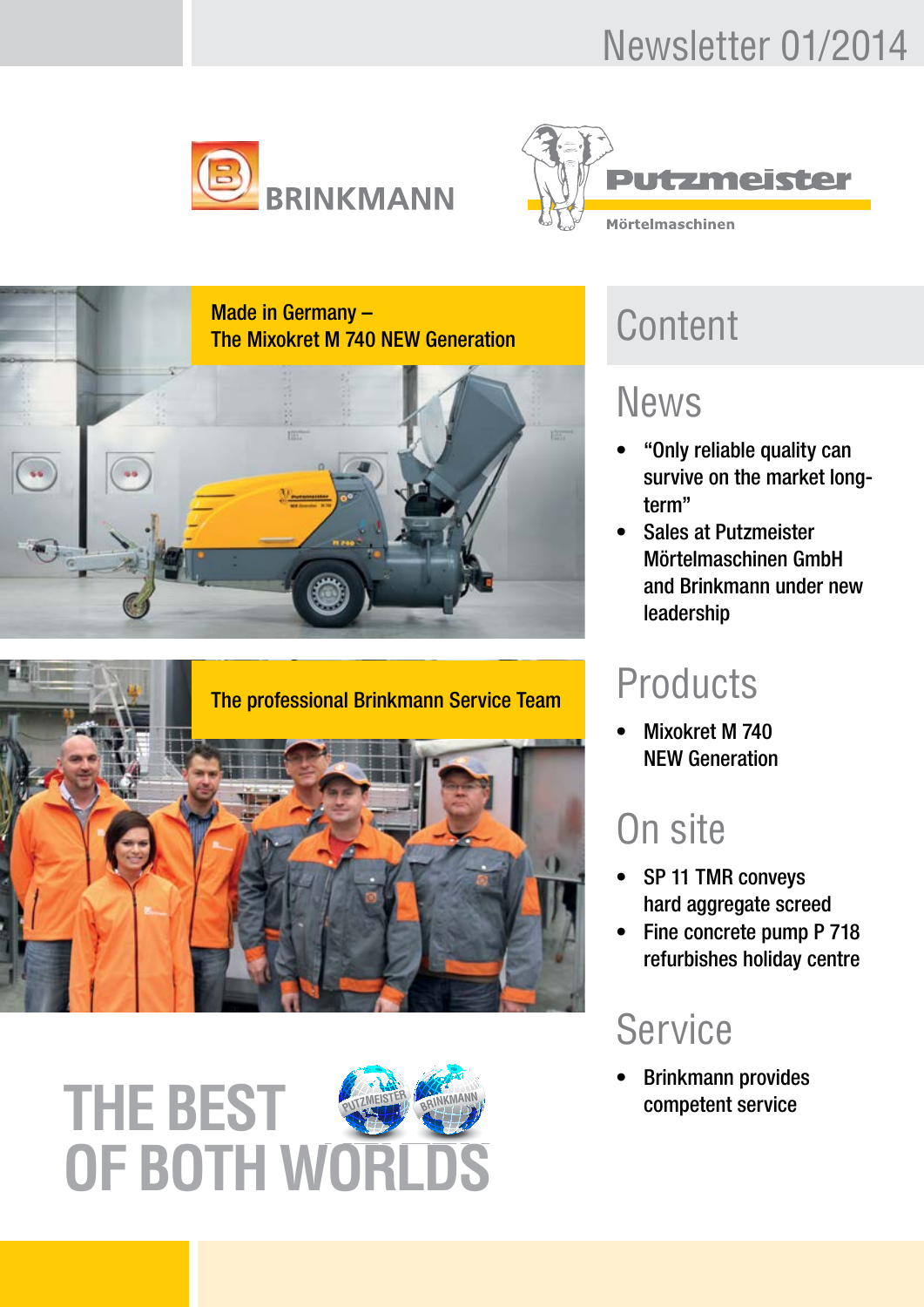# "Only reliable quality can survive on the market long-term"

**FussbodenTechnik: Let us begin with a provocative question from the outset: Is the impact of the hammer seen in your new promotional film on the Putzmeister product tests faked?**

Gabriel Muffler: (Laughs) It is difficult to believe when you see the scene but it is actually real. The hood, which is a

**For 45 years, Putzmeister has been making mortar machines which stand for durability, reliable quality and excellent value retention. In fact, the Mixokret M 740 was awarded Product of the Year for 2012 and is the most successful screed conveyor in Europe. Now, the construction machinery manufacturer is launching a new generation of the Mixokret pneumatic conveyor. We spoke to Gabriel Muffler, Technical Manager at Putzmeister Mörtelmaschinen GmbH, about the latest developments and an old proven recipe for success.**

Gabriel Muffler: No, not at all. We use a plastic in the same way as, for example, premium vehicles in the automotive industry. It is a two-component material, which is extremely impact-resistant, robust and durable. Shock and scratchresistance are also important factors in maintaining the value of these machines.

normal hood used on standard models, survived the impact undamaged. The hammer weighed about 1.5 kg and fell from a height of 10 metres above the machine.

Gabriel Muffler: It certainly does. For this reason, we also relieve the customer, for example, of the need to obtain an MOT certificate for the machine. As of now, we are providing all pneumatic conveyors in the Mixokret and Estrichboy ranges with a pressure tank check as required by law, according to §14 of the Ordinance on Industrial Safety and Health. This means customers can purchase machines that are ready for operation immediately. However, this only applies to machines operated in Germany.  $\blacktriangleright$ 



**FussbodenTechnik: What material is the hood made from? Or is that a closely guarded secret?**

#### **FussbodenTechnik: That sounds promising. What other surprises do the new generation machines have in store for us?**

Gabriel Muffler: Our main focus was to optimise the design of the machines, improve serviceability and maintainability, and maximise efficiency.

#### **FussbodenTechnik: That is quite vague. Can you give us a couple of specific examples?**

Gabriel Muffler: Of course. For example, we have integrated a completely new compressor unit – our own development. Advantages compared to earlier models include a durably higher performance level and improved service and maintenance properties, particularly with respect to the provision of spare parts.

#### **FussbodenTechnik: The service concept appears to play a central role at Putzmeister.**

Gabriel Muffler (51) has been the Technical Manager of Putzmeister Mörtelmaschinen GmbH since the beginning of 2012.

Mr Muffler began his career in the automotive industry, where he spent over 12 years working in various roles within the development depart-



It can happen: A 1.5-kg hammer falls from a height of 10 metres above the machine. The robust plastic hood can handle that without a problem.

ment of a well-known automotive manufacturer. He then worked for almost three years as the Head of Development at a company connected to the automotive industry. Finally, he was employed for more than six years as the Head of Technology at a mid-sized mechanical engineering company, before joining Putzmeister.

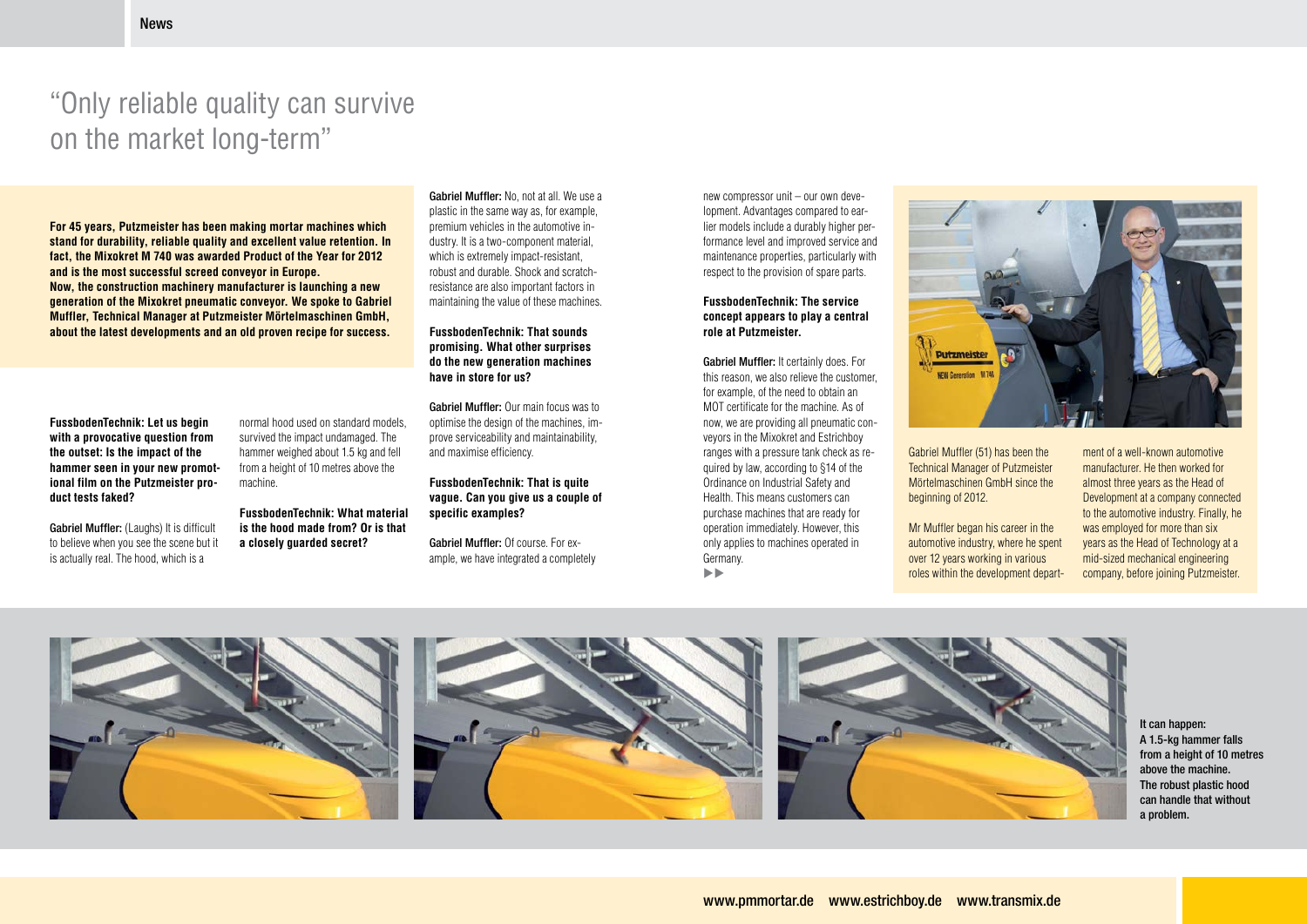



### **FussbodenTechnik: Your customers are surely happy to take up the offer. Are there any other ways in which the new Mixokret machines make daily work easier?**

Gabriel Muffler: We have further improved accessibility to all the components. This greatly improves servicing and maintenance work. Also, thanks to a new operating panel layout, on which we have reduced the displays and switches to the absolute minimum, the machine is more ergonomic and easier to operate. The switches and display unit, which is only required for setting up the machine at a new construction site, are protected by a flap during operation. In addition, we were able to make the components even more finely coordinated with one another and thereby achieve that the material flows more evenly. Last but not least, we have minimised damaging heat impacts in many areas.

Gabriel Muffler: It would be too much to name them all but, among others, we subject our machines to a continuous operation test, which also runs across very uneven terrain. Then of course, we have the hood impact test, noise tests and a range of consumption and wear measurements.

#### **FussbodenTechnik: Were these new developments tested in-house before being released onto the market?**

Gabriel Muffler: Yes, of course. Before our machines are released onto the market, they must pass a general examination consisting of a series of tests.

#### **FussbodenTechnik: Do you really subject your products to endurance tests as shown in the film, or is anything exaggerated?**

Gabriel Muffler: Exactly. This value is regarded in many European countries as the absolute quality assurance. And we have made it our maxim, not simply to talk about it, but to always meet this benchmark.

Gabriel Muffler: We are convinced that only reliable quality can survive on the

market long-term. We owe that to our customers. Sometimes, we may exaggerate slightly but the daily work on a construction site is by no means a walk in the park.

#### **FussbodenTechnik: Can you please explain to our readers what tests are carried out?**

Gabriel Muffler: Firstly, we select our suppliers very carefully. Then we carry out stringent receiving inspections. We subject all production, replacement and wear parts to very precise incoming goods controls immediately after we take delivery of them. This is because we are acutely aware of the fact that purchased parts have a large impact on the quality of our products.

#### **FussbodenTechnik: What happens if a product fails the test?**

Gabriel Muffler: It is then reworked until everything is in full working order. You see, we have placed particular importance on our success factors, quality and durability, for the new Mixokret generation. This is because we know that customers expect reliability from us and because we are convinced that you can only be successful with reliability.

#### **FussbodenTechnik: Is this the type of quality which is renowned around the world for products "Made in Germany"?**

**FussbodenTechnik: Now, you do not produce all the components for the Mixokret and other machines yourselves. How can you guarantee that your suppliers meet the same high requirements that you set yourselves?**

#### **FussbodenTechnik: It sounds like you assess yourselves and your partners against very strict criteria.**

Gabriel Muffler: Indeed we do. Otherwise, we would not be as competitive or as successful.

**FussbodenTechnik: Then we also wish you every success with the new Mixokret and thank you for taking the time for this interview.**

# Sales at Putzmeister Mörtelmaschinen GmbH and Brinkmann under new leadership

#### $\blacktriangleright\blacktriangleright$

#### **On 1st February, Jochen Knecht took over as General Sales Manager at Putzmeister Mörtelmaschinen GmbH and Brinkmann.**

**Having enjoyed much success while responsible for the Middle East and Asia regions, the experienced salesman will now lead worldwide sales for both Putzmeister brands.**

and plastering machines. His area of responsibility also includes marketing, product management, the After Sales & Parts Services and order management.

The 46 year-old married father has a total of around 15 years' experience in sales under his belt. He has been admired by customers, among other things, for his openness. "Personal contact with our customers has always been a priority for me. It is the only way in which we can gain specific knowledge of our customers' requirements and further develop our products," stresses Knecht.

It was not least his extensive professional experiences abroad in Singapore and Dubai that made him first choice for this appointment. Before his employment at Putzmeister, Stuttgart-born Knecht spent 10 years working in the Sales and Marketing department of a renowned cleaning equipment manufacturer.

Jochen Knecht has been employed in sales with Putzmeister Mörtelmaschinen GmbH and Brinkmann for more than five years. He has been primarily responsible for the Middle East and Asia regions, counting among his achievements the building up of the Dubai branch. Since February 2014, he is shaping global sales of floor screed, fine concrete

## Welcome!

Visit us at the EPF 2014 trade fair in Feuchtwangen, Germany from 26th to 28th June 2014, in the open-air area, stand 0.14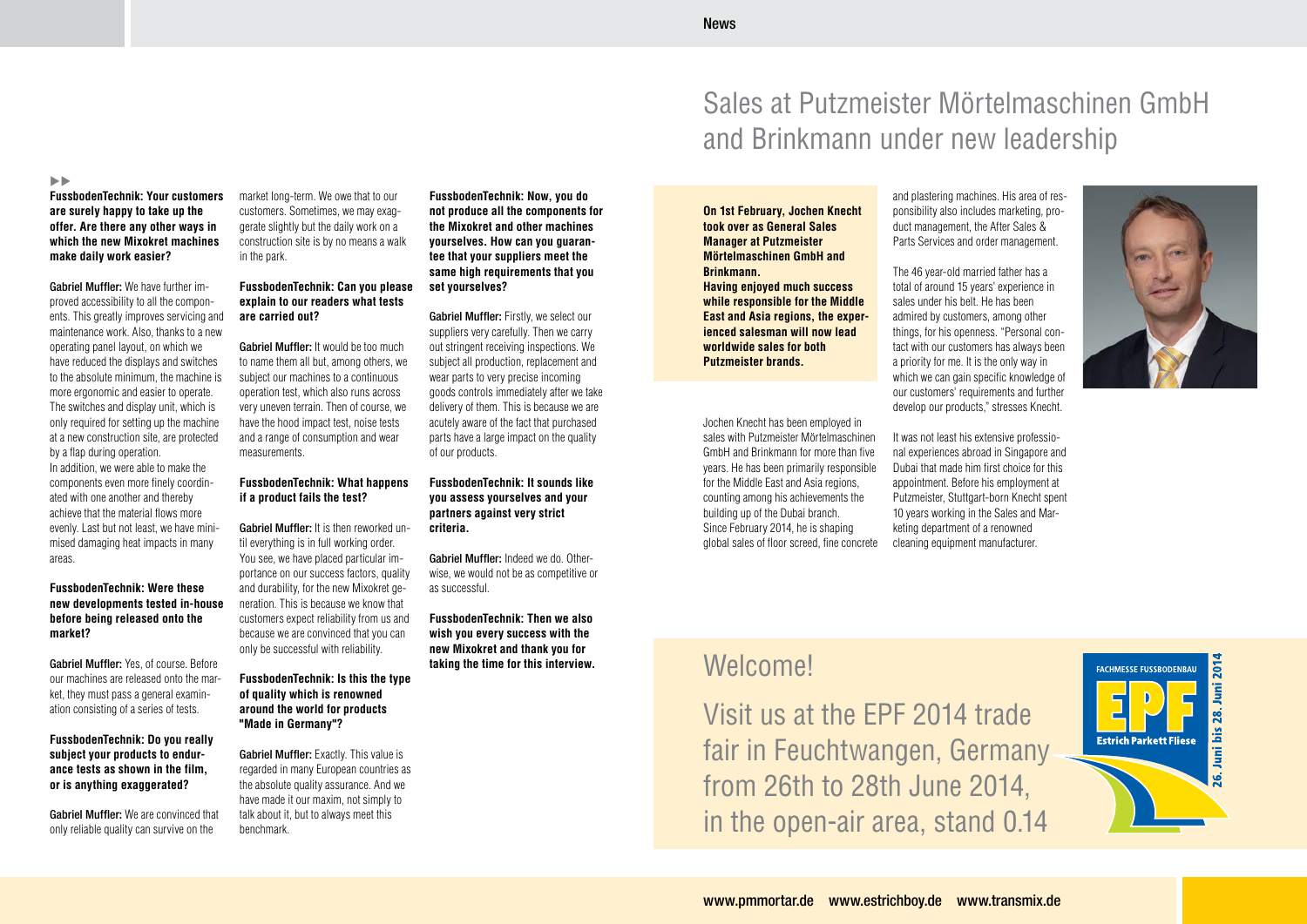## The Mixokret M 740 NEW Generation is ready to go



**As part of the screed conference in February 2014, Putzmeister officially presented the Mixokret M 740 new Generation for the first time. The professional public embra-**

**ced the strategy of Putzmeister and were impressed with its consistent focus on "Made in Germany" quality.**

enthusiastic to see the unveiling of the M 740 NEW Generation.

The fourth and latest generation of the world's most sold screed conveyor, the Mixokret M 740 from Putzmeister, was the focus of this year's screed conference in Maschen near Hamburg. Klarmann Bau- und Landmaschinen GmbH, an authorised Putzmeister dealer since 1979, invited screed laying companies from the Hamburg area and Lower Saxony to this event. Representatives from around 50 companies accepted this offer and pursued with great interest the diverse programme of presentations on contract law, the use of rapid screeds and the finishing of floor coverings. The presentation of the latest machine technology from Putzmeister and a subsequent exchange of experiences were a valuable contribution for the North-German public. This time, visitors were particularly

To view the M 740 NEW Generation film: www.pmmortar.de/M740 or the Putzmeister Mörtelmaschinen YouTube channel at www.youtube.com/PMMoertelmaschinen

- 
- 
- 
- 
- 
- New, stronger hood shape and design

The most important innovations of the Mixokret M 740 NEW Generation:

Uwe Wilpert, Subsidiary Manager at Klarmann, was also very satisfied with the development of the annual event: "The screed conference here in Maschen has now become a must-attend event and we are welcoming more and more customers year by year. This is down to the fact that we constantly make an effort to compile an attractive programme that meets the needs of customers. We focus on close cooperation ventures with strong partners such as Putzmeister".

- Efficient drive unit with new compressor
- Optimised maintenance and service features for reduced operating costs
- Two-year warranty on engine and compressor for additional investment security
- Innovative exhaust air system and improved cooling capacity
- Completely new control panel with modern control system
- Consistent implementation of applicable safety standards ■ Automatic engine speed control for
- greater economy and resistance to wear
- 

#### **The M 740 new Generation – power and durability with "Made in Germany" quality**

- New, more reliable radio remote control for scraper
- Low noise levels only 83 dB(A) at distance of 1 m
- $\blacksquare$  High finishing quality high resale value
- Pressure tank check ex works incl. (for machines which are operated in Germany)

The M 740 has been impressing users on construction sites all over the world for decades. The latest generation of this all-rounder exceeds its predecessors in terms of robustness, power and processing, and also promises high resale values after years of use. Customers are thus obtaining investment security thanks to tried-and-tested "Made in Germany" quality. Nevertheless, approximately 100,000 test kilometres are part of the standard requirements for new developments at Putzmeister. The M 740 NEW Generation has also been tested on many construction sites since October 2013 and subjected to various endurance tests. For example, a spectacular drop hammer test from 10 m onto the plastic hood, which similar to other test series was captured in the latest Putzmeister product film.

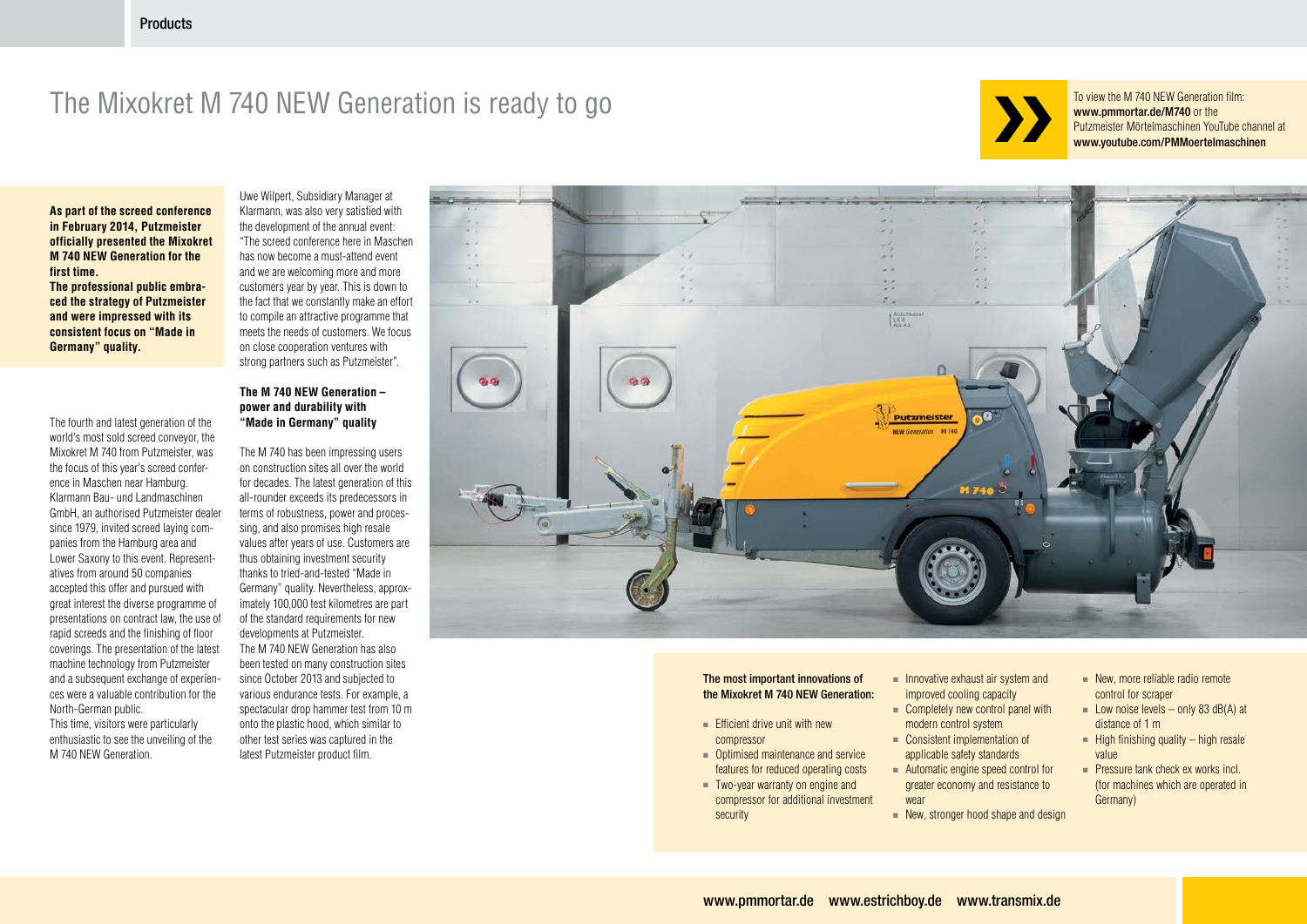

The new operating element – everything in view



The Mixokret NEW Generation is even easier to service and maintain, extremely easy to operate and provides excellent durability.

#### Klarmann Bau- und Landmaschinentechnik GmbH

In addition to the resistance of the hood, improved service and maintenance characteristics, as well as user-friendliness, are factors which can be felt directly on the construction site or in the service workshops. The M 740 NEW Generation is designed precisely for these purposes.: "Made to work", as the film highlights.

As one of the largest authorised dealers of Putzmeister Mörtelmaschinen GmbH, Klarmann Bau- und Landmaschinentechnik GmbH operates several branches in Lower Saxony and Hamburg. A key area of the business activities is sales and service of plastering machines and screed conveyors from the Putzmeister and Brinkmann brands. The company's head office is located in Westerstede in Lower Saxony. The company has been an authorised dealer for Putzmeister Mörtelmaschinen GmbH since 1979.

Furthermore, the powerful engine with a new compressor increases the efficiency and lowers the operating costs. The powerful drive unit saves fuel and ensures more environment-friendly and consistent pumping characteristics. The material therefore has a more constant flow and there are fewer impacts in the hose lines.

**Several Schenker Schweiz AG logistics centres have received a tough new industrial floor. The Putzmeister SP 11 TMR was in Pfungen, Switzerland to provide its maximum performance level in support of the demanding wet-onwet construction of an abrasionresistant hard aggregate screed.**

The Schenker Schweiz AG construction project of building a tough new floor at several logistics sites was actively supported by a Putzmeister SP 11 TMR. The machine's owner, Rocland GmbH, which is based in Radebeul and Chemnitz, not only provided their materials ("Qualidur" hard aggregate screed as a premixed dry mortar), but also the right machine for pouring it.

For Rocland's Managing Director, Martin Hübner, customer focus is a top priority: "We want to offer our customers a complete system. To this end, we not only manufacture high-quality dry mortar for industrial floors, but we also rent out the machines as required along with a machine operator."

This is an offer that one Rocland customer, Floorith Betonbodenbau GmbH, was glad to accept. The Lampertheim-based company had to install at least 65,000 m² hard aggregate screed at three sites. This was a huge challenge especially because the floor of a logistics centre is exposed to particularly demanding loads, such as fork-lift trucks. The technicians therefore decided on an extremely wear-resistant hard aggregate screed, which was built with a layer thickness of approx. 10 mm. This

# New ground for Swiss logistics centre



Rocland and Floorith employees from Lampertheim with the SP 11 TMR

was exactly the right task for the Putzmeister SP 11 TMR with its highperformance four-cylinder engine for large delivery ranges and its large mixer drum. Jebok, the relevant Putzmeister partner, provided instruction for the Rocland company at Rocland's site. The operation ran smoothly and the logistics centre in Pfungen opened on schedule.

#### Special features of wet-on-wet construction

The term wet-on-wet construction means generally pouring a wet building material onto another wet material, in this specific case pouring the hard aggregate screed onto the still-wet concrete. In this process, it is important that the concrete does not set before the floor screed is applied. Only wet-on-wet construction guarantees sufficient bonding between the concrete and floor screed. It is therefore essential to work continuously and purposefully.

### About the SP 11 TMR

The light and compact Putzmeister SP 11 TMR worm pump also enables work to be carried out on extensive construction sites reliably and conveniently. It can cope easily with delivery distances of up to 120 m and a delivery height of 60 m. The standard 2L6 worm pump can operate at a rate of 5 – 60 l/min in rendering applications. The powerful fourcylinder engine allows larger pumps to be installed, such as the 2L75 with five times the delivery rate of  $0 - 15$  m<sup>3</sup>/h. This is recommended for self-levelling floor screed applications.

The SP 11 TMR processes site mixes, bagged interior and external plaster, coloured mortar, lime cement plaster, base coat plaster, light wall mortar, fireretardant mortar, ornamental plaster, self levelling floor screed and is also suitable for filling and grouting work.

#### The biggest advantages of the SP 11 TMR:

- Largest available mixer/feeder container for efficient working progress
- Lifting mixer unit for convenient filling
- Conforms with CE standards, simple, clear operation
- New, extremely effective mixing apparatus
- Infinitely variable pumping rate
- $\blacksquare$  Fully hydraulic pump and mixing drive
- 4-cylinder engine generates 22.7 kW of power, with large 26 l diesel tank
- Excellent soundproofing due to sealed engine compartment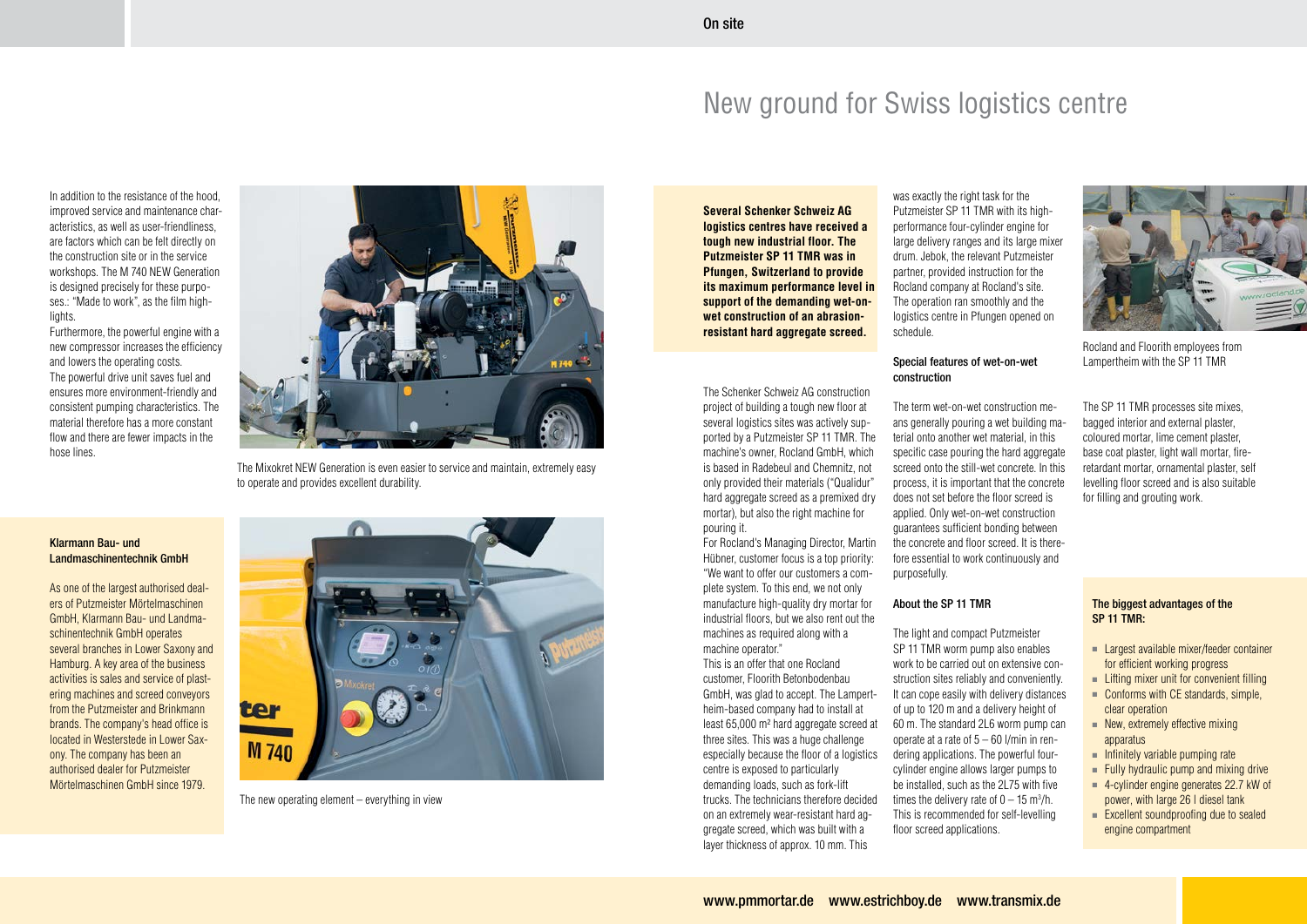

**The holiday cabins at the Schloss Dankern holiday centre in Haren, Germany are being refurbished one by one. In order to strengthen the foundations of the cabins, a Putzmeister P 718 concrete pump was used and ensured that the construction work was carried out smoothly and, above all, quickly.** 

Schloss Dankern is a holiday centre in Haren, Germany, with around 730 holiday cabins. It is located right next to the Dankernsee, the largest bathing lake in Emsland, and is an attractive destination, particularly for families. In order to maintain the holiday resort, around ten cabins are refurbished every year. Among other things, this includes extending supply lines and integrating concrete reinforcements.

The task for the Putzmeister P 718 was to pump concrete for the foundations over a distance of up to 150 m to the site of concrete placement, as the narrow paths between the houses were not accessible to a truck mixer.

### Concrete power for a holiday paradise

The foundations were laid quickly and effortlessly.

To complete the work, Putzmeister contractual partner Klarmann Bau- und Landmaschinen GmbH from Westerstede in Lower Saxony, hired out a P 718 including a hose line of approx. 150 m in length.

> With an output of 18 m<sup>3</sup>/h and a concrete pressure of up to 70 bar, the P 718 is the most powerful fine concrete pump of its kind in the Putzmeister Mörtelmaschinen GmbH product range. It pumps concrete with a grain size of up to 32 mm and can be used flexibly, whether for self levelling floor screed or concreting tasks. The P 718 is therefore proof that high-power concrete pumps can be compact and easy to handle. With its small dimensions, low weight and a roadworthy T-chassis, it is easy to transport to the construction site and to manoeuvre in small spaces.

However, before the 25/30 F6 concrete with 16 mm grain size could be poured in place, the wooden cabins had to be lifted completely using winches and placed on double-T steel beams. Then, the workers laid the lines and prepared the construction site accordingly. Upon arrival of the first truck mixer, they immediately started up the Putzmeister concrete pump.



The Putzmeister P 718 pumps concrete through hose lines up to 150 m directly to the site of concrete placement.

The Schloss Dankern employees were pleasantly surprised at how quickly and smoothly the concrete was pumped directly to the object and poured in place. It was, therefore, not the last time

that the P 718 will be used in

this holiday paradise.

#### **About the fine concrete pump P 718**

For the P 718, as for all machines, Putzmeister only uses robust, wearresistant and durable components, such as hard-chrome plated cylinders for the piston pump. In addition, the plastic hood is very light and hardwearing, and exposes hardly any surfaces to the risk of contamination. Overall, Putzmeister has placed great importance on the comfortable operation, ease of service and highest possible reliability for the P 718. For this reason, the high-power, low-noise engine, the core pump, hydraulics, delivery pistons and the agitator are easily accessible, easy to maintain and optimised with regard to wear and operating costs. The operating elements are fitted ergonomically and arranged clearly.